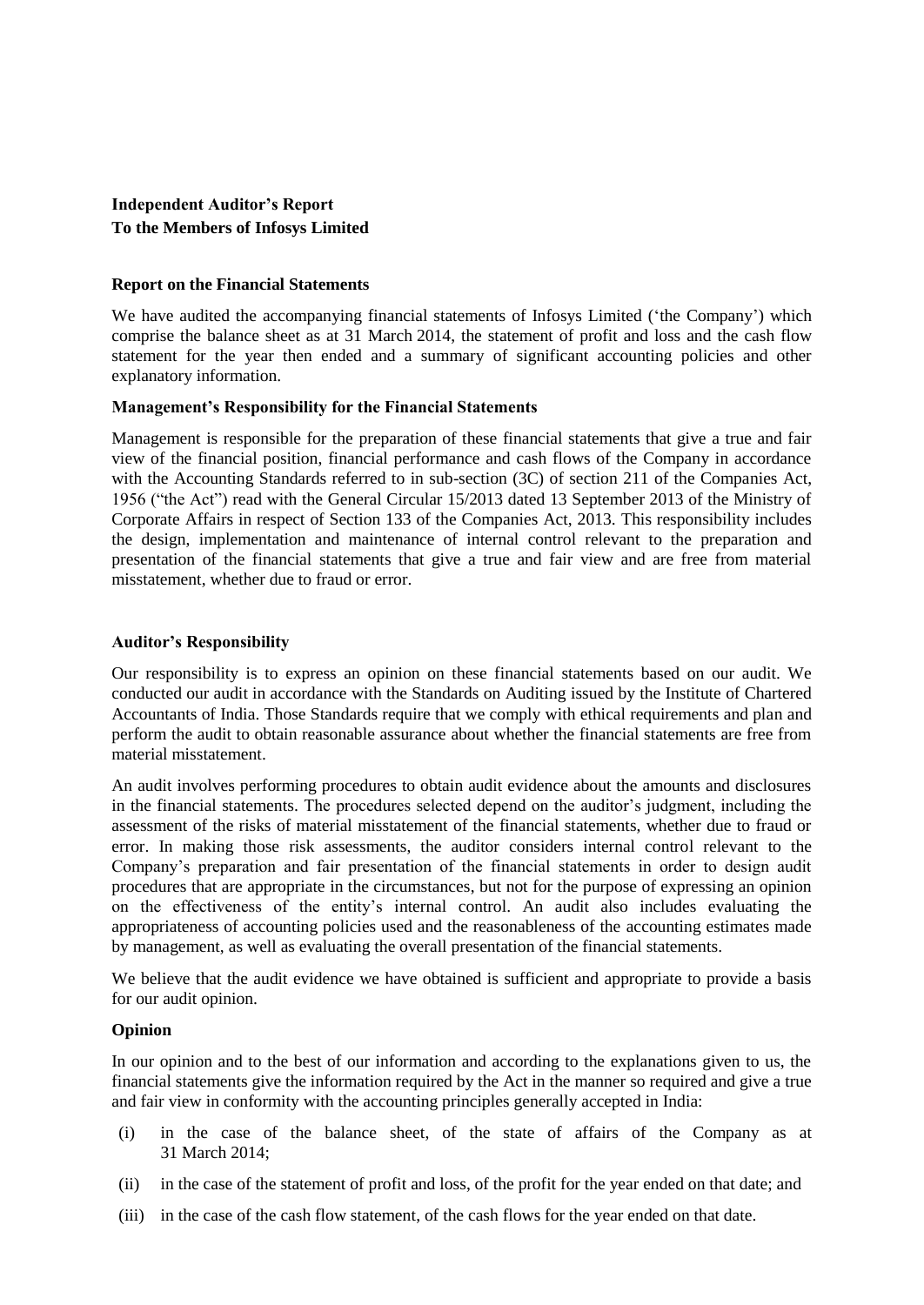## **Report on Other Legal and Regulatory Requirements**

- 1. As required by the Companies (Auditor"s Report) Order, 2003 ("the Order"), as amended, issued by the Central Government of India in terms of sub-section (4A) of section 227 of the Act, we give in the Annexure a statement on the matters specified in paragraphs 4 and 5 of the Order.
- 2. As required by section 227(3) of the Act, we report that:
	- a. we have obtained all the information and explanations which to the best of our knowledge and belief were necessary for the purpose of our audit;
	- b. in our opinion proper books of account as required by law have been kept by the Company so far as appears from our examination of those books;
	- c. the balance sheet, statement of profit and loss and cash flow statement dealt with by this Report are in agreement with the books of account;
	- a. in our opinion, the balance sheet, statement of profit and loss and cash flow statement comply with the Accounting Standards referred to in sub-section (3C) of section 211 of the Companies Act, 1956 read with the General Circular 15/2013 dated 13 September 2013 of the Ministry of Corporate Affairs in respect of Section 133 of the Companies Act, 2013. ; and
	- b. on the basis of written representations received from the directors as on 31 March 2014, and taken on record by the Board of Directors, none of the directors is disqualified as on 31 March 2014, from being appointed as a director in terms of clause (g) of sub-section (1) of section 274 of the Companies Act, 1956.

*for* **B S R & Co. LLP** *Chartered Accountants* Firm"s registration number: 101248W

**Akhil Bansal** *Partner* Membership number: 090906

Bangalore 15 April 2014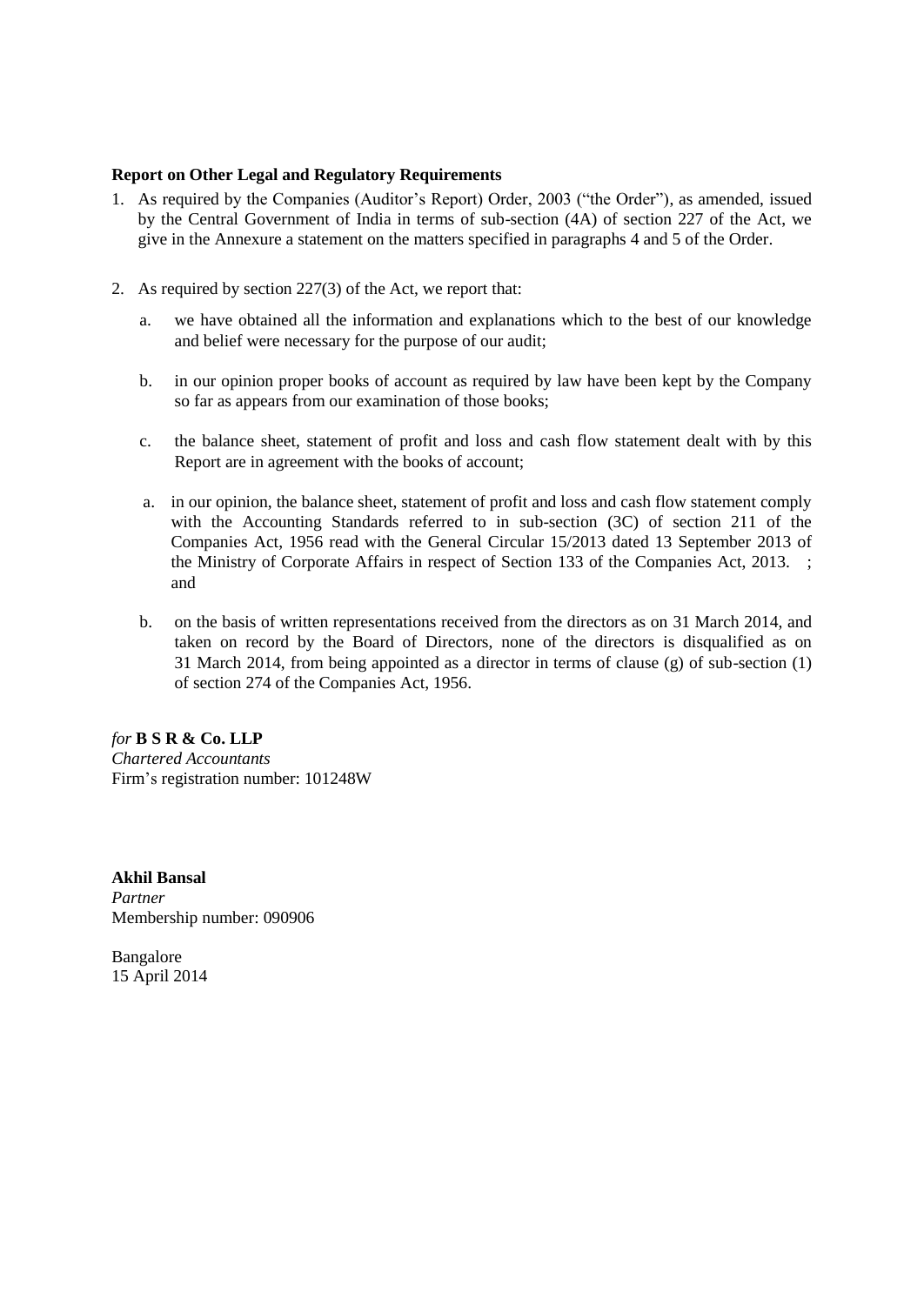#### **Annexure to the Auditors' Report**

The Annexure referred to in our report to the members of Infosys Limited ("the Company") (formerly Infosys Technologies Limited) for the year ended 31 March 2014. We report that:

- (i) (a) The Company has maintained proper records showing full particulars, including quantitative details and situation of fixed assets.
	- (b) The Company has a regular programme of physical verification of its fixed assets by which fixed assets are verified in a phased manner over a period of three years. In accordance with this programme, certain fixed assets were verified during the year and no material discrepancies were noticed on such verification. In our opinion, this periodicity of physical verification is reasonable having regard to the size of the Company and the nature of its assets.
	- (c) Fixed assets disposed off during the year were not substantial, and therefore, do not affect the going concern assumption.
- (ii) The Company is a service company, primarily rendering information technology services. Accordingly, it does not hold any physical inventories. Thus, paragraph 4(ii) of the Order is not applicable.
- (iii) (a) The Company has granted loans to two bodies corporate covered in the register maintained under section 301 of the Companies Act, 1956 ("the Act"). The maximum amount outstanding during the year was Rs 1,950,186,528 and the year-end balance of such loan amounted to Rs Nil. Other than the above, the Company has not granted any loans, secured or unsecured, to companies, firms or parties covered in the register maintained under section 301 of the Act.
	- (b) In our opinion, the rate of interest and other terms and conditions on which the loans had been granted to the bodies corporate listed in the register maintained under Section 301 of the Act were not, prima facie, prejudicial to the interest of the Company.
	- (c) In the case of the loans granted to the bodies corporate listed in the register maintained under section 301 of the Act, the borrowers have been regular in the payment of the interest as stipulated. The loans were repayable on demand and have been fully repaid during the year.
	- (d) The loans granted were repaid during the year. Accordingly, there are no overdue amounts of more than rupees one lakh in respect of the loan granted to a body corporate listed in the register maintained under section 301 of the Act.
	- (e) The Company has not taken any loans, secured or unsecured from companies, firms or parties covered in the register maintained under section 301 of the Act. Accordingly, paragraphs  $4(iii)(e)$  to  $4(iii)(g)$  of the Order are not applicable.
- (iv) In our opinion and according to the information and explanations given to us, there is an adequate internal control system commensurate with the size of the Company and the nature of its business with regard to purchase of fixed assets and sale of services. The activities of the Company do not involve purchase of inventory and the sale of goods. We have not observed any major weakness in the internal control system during the course of the audit.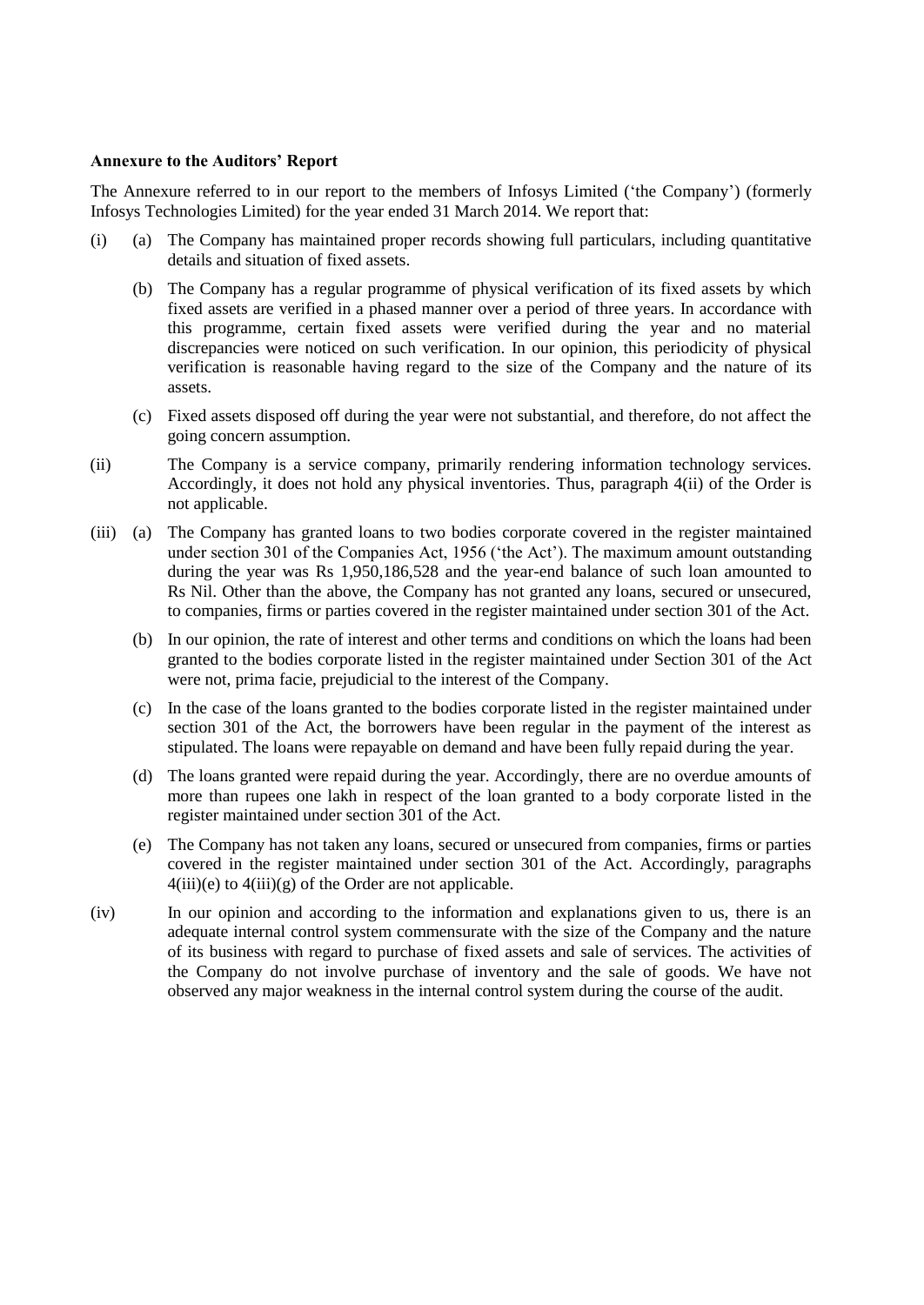- (v) (a) In our opinion and according to the information and explanations given to us, the particulars of contracts or arrangements referred to in section 301 of the Act have been entered in the register required to be maintained under that section.
	- (b) In our opinion, and according to the information and explanations given to us, the transactions made in pursuance of contracts and arrangements referred to in  $(v)(a)$  above and exceeding the value of Rs 5 lakh with any party during the year have been made at prices which are reasonable having regard to the prevailing market prices at the relevant time.
- (vi) The Company has not accepted any deposits from the public.
- (vii) In our opinion, the Company has an internal audit system commensurate with the size and the nature of its business.
- (viii) The Central Government of India has not prescribed the maintenance of cost records under Section 209(1)(d) of the Act for any of the services rendered by the Company.
- (ix) (a) According to the information and explanations given to us and on the basis of our examination of the records of the Company, amounts deducted/ accrued in the books of account in respect of undisputed statutory dues including Provident Fund, Investor Education and Protection Fund, Income-tax, Sales-tax, Wealth tax, Service tax, and other material statutory dues have been regularly deposited during the year by the Company with the appropriate authorities. As explained to us, the Company did not have any dues on account of Employees" State Insurance, Customs duty and Excise duty.

According to the information and explanations given to us, no undisputed amounts payable in respect of Provident Fund, Investor Education and Protection Fund, Income-tax, Sales-tax, Wealth tax, Service tax and other material statutory dues were in arrears as at 31 March 2014 for a period of more than six months from the date they became payable.

(b) According to the information and explanations given to us, there are no material dues of Wealth tax and Cess which have not been deposited with the appropriate authorities on account of any dispute. However, according to information and explanations given to us, the following dues of Income tax, Sales tax, and Service tax, have not been deposited by the Company on account of disputes:

| Name of the<br>statute  | <b>Nature of dues</b>               | Amount<br>(in Rs.) | <b>Period to which</b><br>the amount<br>relates | <b>Forum where</b><br>dispute is<br>pending |
|-------------------------|-------------------------------------|--------------------|-------------------------------------------------|---------------------------------------------|
| Income Tax<br>Act, 1961 | Interest on Income-<br>tax demanded | 5,084,704          | Assessment year<br>2006-2007                    | CIT (Appeals),<br>Bangalore                 |
| Income Tax<br>Act, 1961 | Income tax                          | 29,595,642 *       | Assessment year<br>2009-2010                    | CIT (Appeals),<br>Bangalore                 |
| Service tax             | Service tax and<br>penalty demanded | 57, 563, 973 #     | July 2004 to<br>October 2005                    | CESTAT,<br>Bangalore                        |
| Service tax             | Service tax<br>demanded             | 25,784,864#        | January 2005 to<br>March 2009                   | <b>CESTAT-</b><br>Bangalore                 |
| Service tax             | Service tax and<br>penalty demanded | 231,521,178 #      | February 2007<br>to March 2009                  | <b>CESTAT-</b><br>Bangalore                 |
| Service tax             | Service tax<br>demanded             | 41,972,658#        | April 2009 to<br>March 2010                     | CESTAT,<br>Bangalore                        |
| Service tax             | Service tax<br>demanded             | $64,654,051 \#$    | April 2010 to<br>March 2011                     | <b>CESTAT-</b><br>Bangalore                 |
| Service tax             | Service tax and<br>penalty demanded | 60,643,700         | April 2007 to<br>March 2008                     | Commissioner-<br>Bangalore                  |

-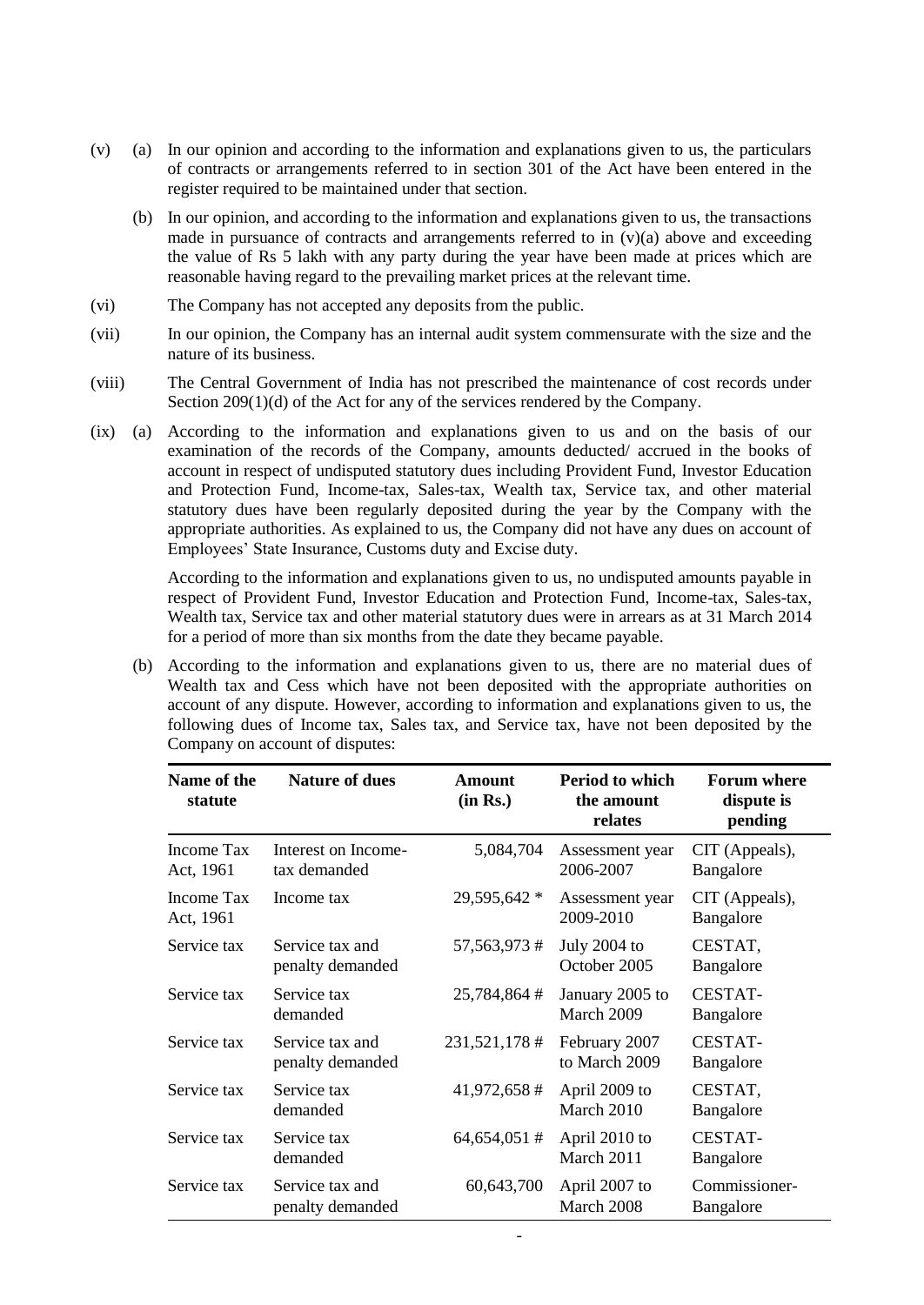| Name of the<br>statute         | <b>Nature of dues</b>                          | <b>Amount</b><br>(in Rs.) | Period to which<br>the amount<br>relates | <b>Forum where</b><br>dispute is<br>pending |
|--------------------------------|------------------------------------------------|---------------------------|------------------------------------------|---------------------------------------------|
|                                |                                                |                           |                                          |                                             |
| <b>APVAT</b><br>Act, 2005      | Sales tax demanded                             | $3,112,450**$             | April 2007 to<br>March 2008              | High Court of<br>Andhra Pradesh             |
| MVAT Act,<br>2005              | Sales tax                                      | 935,455 *#                | April 2006 to<br>December 2007           | Joint<br>Commissioner<br>(Appeals)          |
| MVAT Act,<br>2005              | Sales tax                                      | 45,250,506                | September 2008<br>to October 2011        | Specified Officer<br>of SEZ                 |
| Central<br>Excise Act,<br>1944 | Excise duty &<br>penalty                       | 386,148,018#              | March 2006 to<br>December 2009           | CESTAT,<br>Bangalore                        |
| Central<br>Excise Act,<br>1944 | Excise duty $\&$<br>penalty                    | 26,746,497#               | January 2010 to<br>December 2010         | Commissioner,<br>Bangalore                  |
| Central<br>Excise Act,<br>1944 | Excise duty &<br>penalty                       | 45,132,885                | January 2011 to<br>June 2011             | CESTAT,<br>Bangalore                        |
| Central<br>Excise Act,<br>1944 | Excise duty &<br>penalty                       | 32, 344, 749 #            | July $2011$ to<br>December 2011          | CESTAT,<br>Bangalore                        |
| Central<br>Excise Act,<br>1944 | Excise duty &<br>penalty                       | 42,003,700 #              | January 2012 to<br>November 2012         | CESTAT,<br>Bangalore                        |
| KVAT Act,<br>2003              | Sales tax, interest<br>and penalty<br>demanded | 481,461,456 *#            | April 2005 to<br>March 2009              | <b>High Court of</b><br>Karnataka           |

\* net of amounts paid under protest.

# a stay order has been received against the amount disputed and not deposited.

- (x) The Company does not have any accumulated losses at the end of the financial year and has not incurred cash losses in the financial year and in the immediately preceding financial year.
- (xi) The Company did not have any outstanding dues to any financial institution, banks or debenture holders during the year.
- (xii) The Company has not granted any loans and advances on the basis of security by way of pledge of shares, debentures and other securities.
- (xiii) In our opinion and according to the information and explanations given to us, the Company is not a chit fund/ nidhi/ mutual benefit fund/ society.
- (xiv) According to the information and explanations given to us, the Company is not dealing or trading in shares, securities, debentures and other investments.
- (xv) According to the information and explanations given to us, the Company has not given any guarantee for loans taken by others from banks or financial institutions.
- (xvi) The Company did not have any term loans outstanding during the year.
- (xvii) The Company has not raised any funds on short-term basis.
- (xviii) The Company has not made any preferential allotment of shares to parties and companies covered in the register maintained under section 301 of the Act.